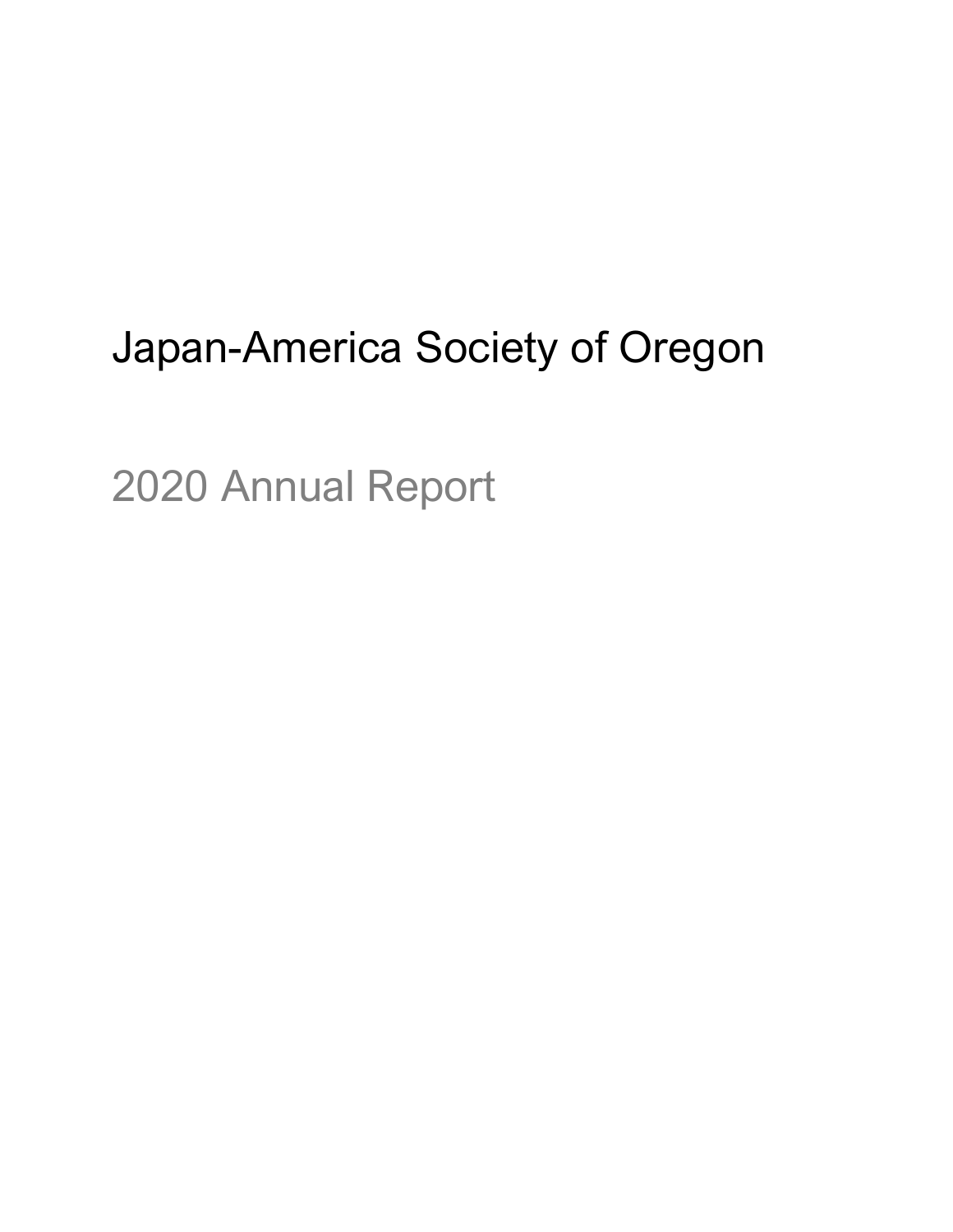# *Our mission is …*

to support business and develop community by strengthening the US-Japan relationship.

We focus on and represent the relationship in Oregon and Southwest Washington. Our programming can extend beyond our region.

# *JASO is …*

a 501(c)(3) non-profit organization, established in 1907.

the 3<sup>rd</sup> oldest among 37 Japan America Societies nationwide.

an idea that in a grassroots effort, we as individuals can come together and make a difference.

## *JASO has …*

a membership of around 130 organizations and 300 individuals. More than 800 persons are members of JASO as individuals or through their organizations.

9 main committees under a Board of Directors and Executive Committee, comprising 150 volunteers, who plan and implement our programs in Business, Education and Culture.

2 full-time and 1 part-time staff.

#### **Executive Summary**

Our goal in 2020 quickly became staying safe, caring for those close to us, caring for our community, and being as active as possible in creating (virtual) places to gather, learn, connect, and support each other.

2020 will always be the year of Covid, and like many organizations we restricted operations from mid-March to the end of April as we reoriented to the new world. We had enjoyed a series of successful, growing events in January and February, and from early May we restarted at full speed. Fortunately, we were able to adapt a lot of our programming to be available and shared online. The online world also offered new opportunity, particularly in respect to direct connectivity to Japan. We took full advantage, welcoming Japan residents to events, visiting Japan businesses via video in real time, and bringing college students from Oregon and Toyama together to hang out. A combination of generous individual and corporate support, plus government help and internal resource management, allowed us to adjust and make all our events free of charge to members (often nonmembers too), and still report a successful year financially.

 $\ell\nu\overline{\nu}$ 

Graham Morris Executive Director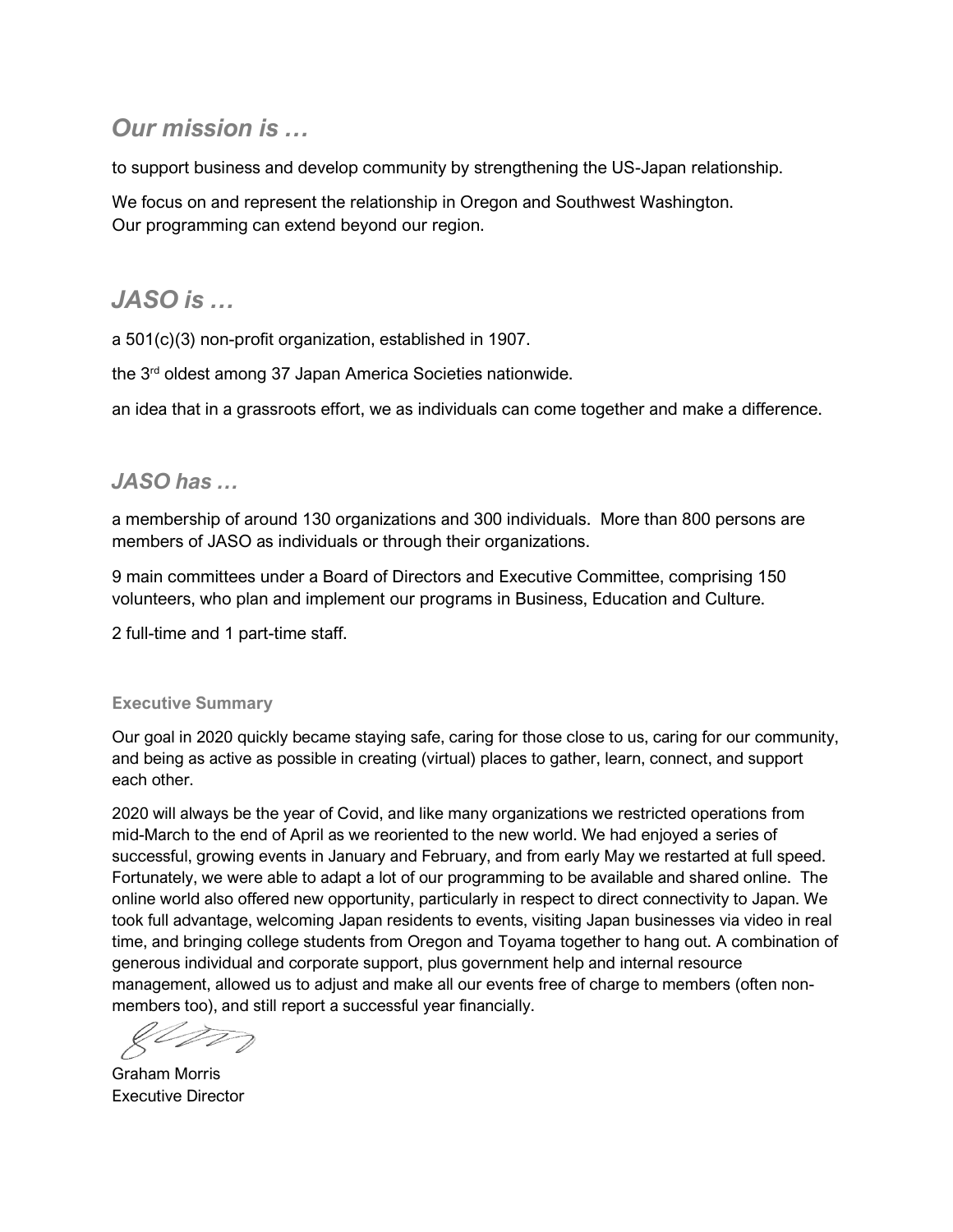#### **Business**

In our *Business Speaker Series* we discussed the comparative management of the US and Japan economies through Covid with Hiro Ito, Chair of the Economics Department at Portland State University; learned how Columbia Sportswear has adapted to Covid with President Tim Boyle and Japan President Massimo Lazzari; were inspired in conversation with the ever-ebullient Yoshida Sauce owner Junki Yoshida, and focused on the US-



China-Japan economic triangle with Professor Shujiro Urata from Waseda University. In our year-end gathering, ZGF architects led us through a dozen community development projects they have undertaken in Japan, bringing Portland sensibility to drive Japanese city design.

JASO members also got to connect virtually to events from other Japan America Societies nationally, from Covid economics to geopolitics, diplomacy in SE Asia, the growth of anime, and PPP compliance and DEI for Japanese companies.

JASO also kept local Japanese businesses informed of PPP requirements and opportunities, assisted in business recruitment activities, and fielded questions and gave support to business requests through the year.



The *Women's Leadership Council* created and hosted 200 attendees for lunch, listening to leadership lessons from Miki Ebara, Executive Producer from NHK World, Julia Wada, Senior VP at Toyota USA, and ex-Nike Skateboard GM turned entrepreneur Melanie Strong.

*JASO NEXT* is our growing Young Professionals group. They hosted five different networking events, culminating in a virtual sake-tasting led by SakéOne, Oregon's premier sake brewery.

*Japanese Language Classes for Business Purposes* thrived with the move to Zoom, where the disappointment of not seeing each other or sensei in person, was trumped by not having to beat the traffic into downtown Portland to get to class. We hosted three 8-week terms in January, April and September, with opportunities for students at the beginner, improver, intermediate and advanced levels. We also started offering private one-on-one classes.

As membership benefits we hosted *free cross-cultural workshops* – how Americans and Japanese employees can become more successful by better understanding the cultural identities that drive individuals in the workplace and corporate behaviors; and for all we hosted a *new-member orientation* where newcomers could meet Board and committee members.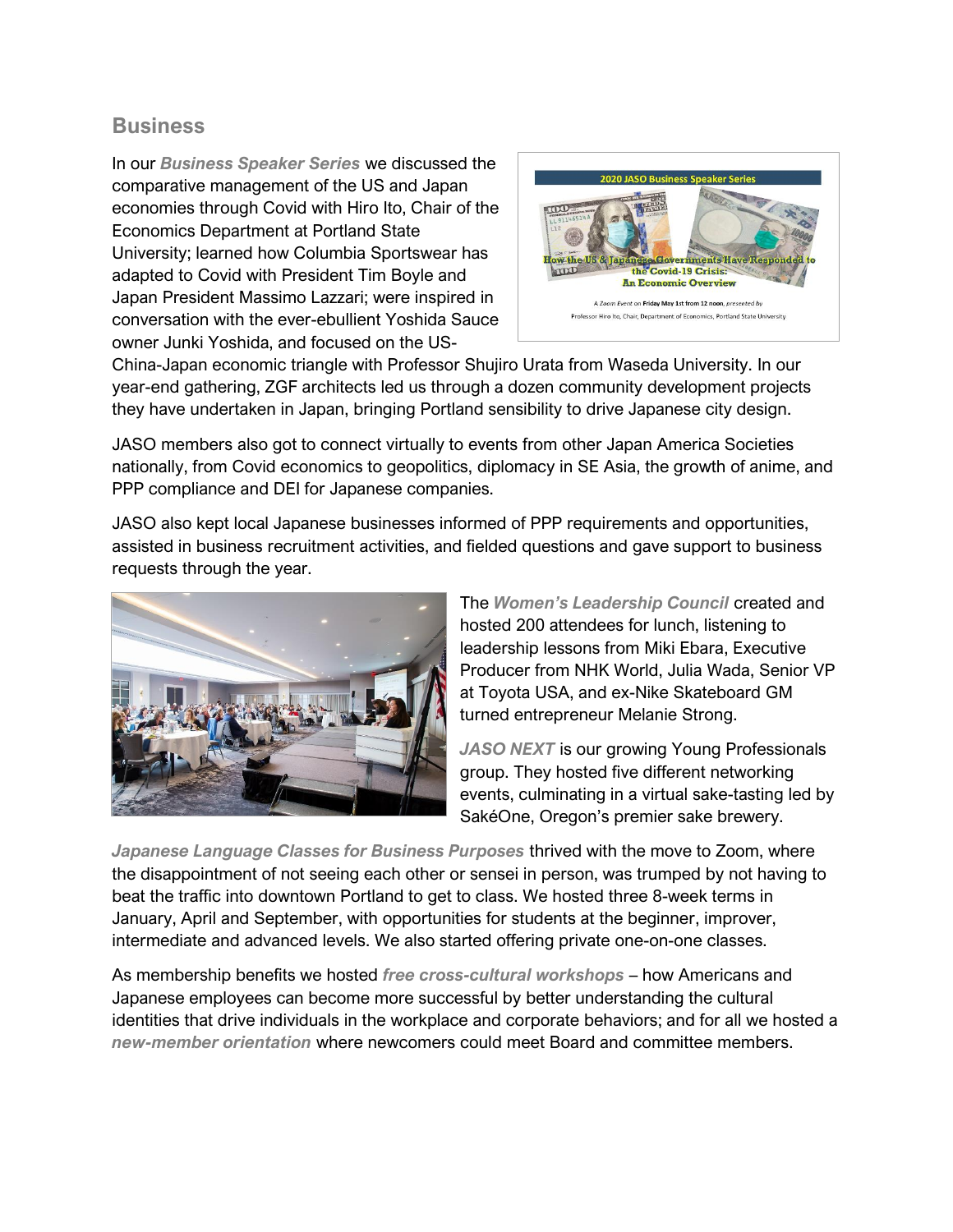## **Education**

In late February we hosted an expanded *4 th Pacific Northwest Japan Bowl* with over 60 high school students and 20 teams from schools in Oregon and Washington, including three student levels for the first time. Winners from Kamiak HS in Washington and Westview HS in Beaverton represented our region at the online National Bowl in May.

We had to move our college *Toyama Cup* speech contest to November and



recreate it online. Our winner Rei Takahashi from Willamette University will get to travel to Toyama-ken once international travel begins again.

Our *Japan on the Road* educational classroom trips to elementary schools had started strongly as always, but quickly closed for the school year. With review, and a passion to continue to reach third graders, our team created their first ever 15-minute online video and associated teachers' guide. Teachers also proved difficult to connect with as they worked through how and what to teach in their classrooms. But by November we were talking effectively again, with virtual visits restarting in December.

## **Culture**



Our supremely enjoyable and delicious *shinnenkai* included performances, traditional foods from Chef Naoko paired with a variety of sakes from SakéOne, plus fukubukuro and fun activities to kick off the year. Then, the culture team moved online and experimented with a Netflix *movie night* and cultural event on Facebook Live. Our summer *Japanese Beer Garden* has always been a highlight of this committee's work, so it was with a little trepidation that we logged

on. No worries, the team pulling of a stunning event as we visited three different breweries and bars in Japan that specialize in Oregon craft beer, while also sampling from our own homes!

## **Community**

Oregon and Southwest Washington are fortunate to have a vibrant scene of Japan-related community groups, organizations, facilities, eateries, cultural artists, education institutions and a historic foundation. We work year-round supporting and creating awareness of their work, events, and celebrations. In addition, our *tomodachi-kai* community meets regularly and explores different elements, also making the move online.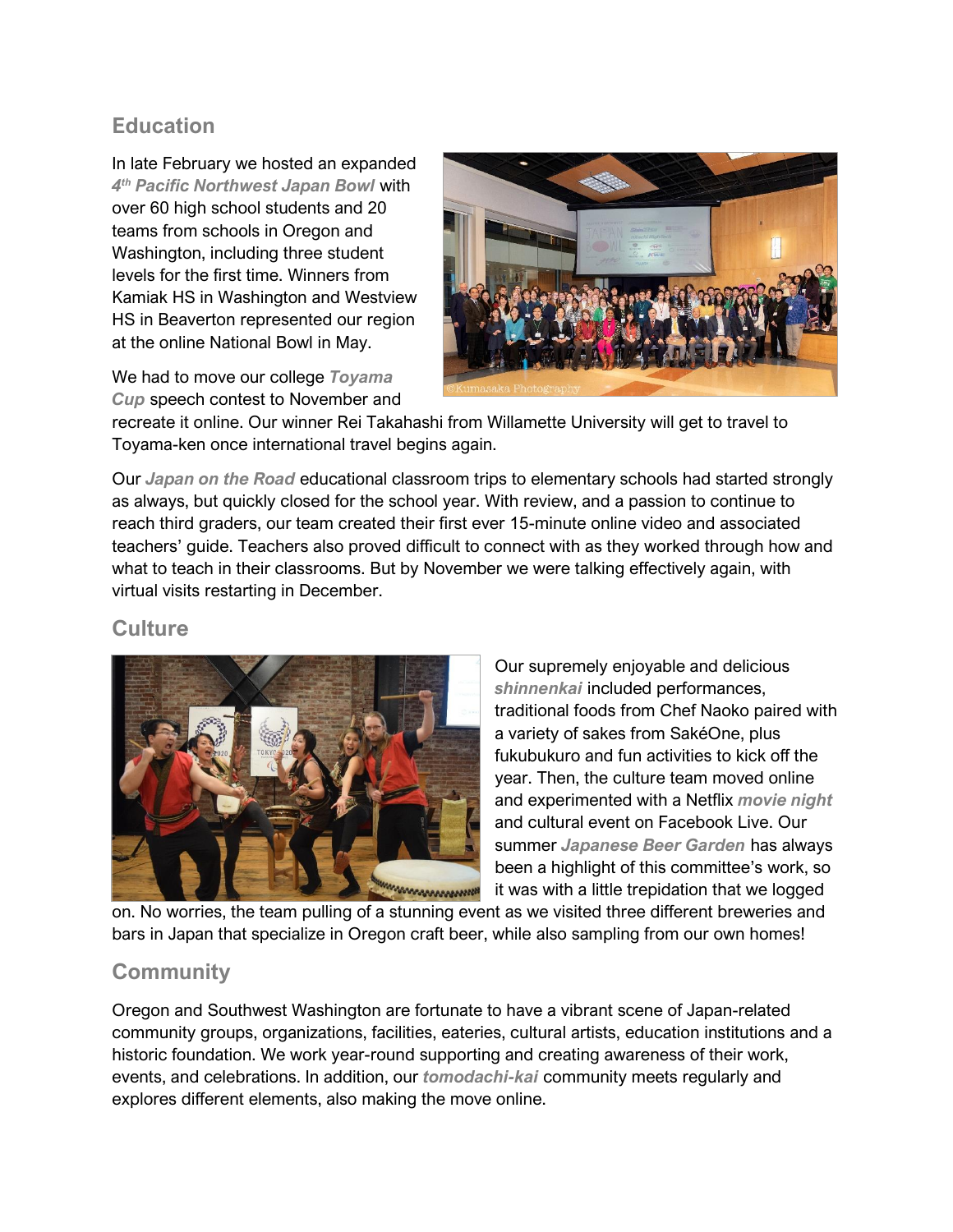## **Communications**

We connect weekly to our database of 2,000 persons. Our web site at [jaso.org](http://www.jaso.org/) received 13,718 visits in 2020. We are most active on social media on three platforms. Our [Facebook](http://www.facebook.com/jaso202) page moved to 4,000 followers. We post there about 3 times weekly, with 50% being items from our members (82 total), 30% our items (51), and 20% various other. We [tweet](http://www.twitter.com/@JASO_Latest) almost daily (328), with 80% being general US-Japan news, information and fun items. And we run a LinkedIn [JASO group](https://www.linkedin.com/groups/160230/) (328) where we post weekly, split evenly between JASO and member news.

## **Financial Report**

Total revenue dropped from 2019 to 2020 by 13% to \$315,348; and the balance between membership, fundraising, operational revenue and other sources shifted due to Covid. However, with a commensurate and managed drop in costs, JASO was able to report a year-end surplus.



## **Contact Us**

We have an office, but we're rarely there due to Covid. Office phones and mail are checked once each week. Email is best.

Sarah Saito, Program Manager, [ssaito@jaso.org](mailto:ssaito@jaso.org) Kaoru Miyanaga, Assistant Director, [kmiyanaga@jaso.org](mailto:kmiyanaga@jaso.org) Graham Morris, Executive Director, [gmorris@jaso.org](mailto:gmorris@jaso.org)

For general information, [info@jaso.org](mailto:info@jaso.org) or (503) 552-8811.